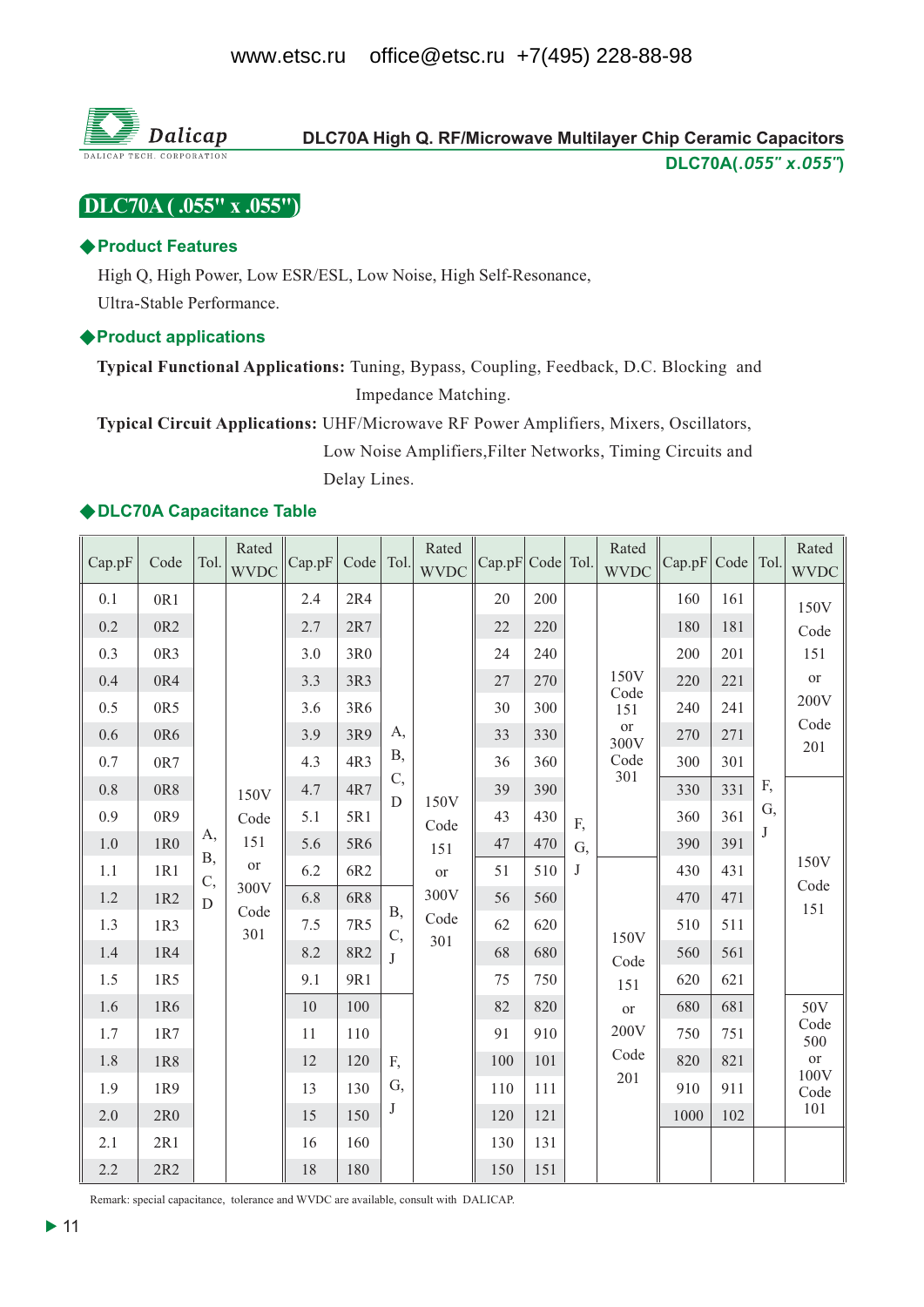#### office@etsc.ru +7(495) 228-88-98 www.etsc.ru



| code                 |                 |                                                 |                  |              |                                   |                                   |                   |
|----------------------|-----------------|-------------------------------------------------|------------------|--------------|-----------------------------------|-----------------------------------|-------------------|
| $\mathbf{r}$<br>ance | $\angle 0.05pF$ | $\overline{\phantom{a}}$<br>$=$ $\sigma$ . 1 pF | $\pm$ 0.40 $\mu$ | $\pm 0.5$ pF | 10 <sub>l</sub><br>--<br>$ \cdot$ | .70/<br>--<br>$  \prime$ $\prime$ | 50.<br>$  \prime$ |

Note: Tolerance of  $\pm 0.02pF$  is a possibility. Please contact Dalicap

### ◆ DLC70A Capacitor Dimensions

unit:inch(millimeter)

|               |                |                   |                                         | Plated                             |                       |                       |                                                    |
|---------------|----------------|-------------------|-----------------------------------------|------------------------------------|-----------------------|-----------------------|----------------------------------------------------|
| <b>Series</b> | Term.<br>Code  | Type / Outlines   | Length                                  | Width                              | Thickness             | Overlap               | Material                                           |
|               |                |                   | (Lc)                                    | (W <sub>c</sub> )                  | (Tc)                  | (B)                   |                                                    |
| DLC70A        | W              |                   | .055<br>$+.015-$<br>$-.010$<br>$(1.40+$ | .055                               |                       |                       | $100\%$ Sn<br>Solder over<br>Nickel Plating        |
|               | L              | Chip              |                                         | $\pm .010$<br>(1.40)<br>$\pm 0.25$ | .057<br>(1.45)<br>max | .020<br>(0.51)<br>max | 90 Sn10Pb<br>Solder over<br>Nickel Plating         |
| DLC70A        | P<br>(Non-Mag) | Chip<br>(Non-Mag) | $0.38-$<br>$-0.25$                      |                                    |                       |                       | $100\%$ Sn<br>Solder over<br><b>Copper Plating</b> |

Note: Non-Mag is no magnetism.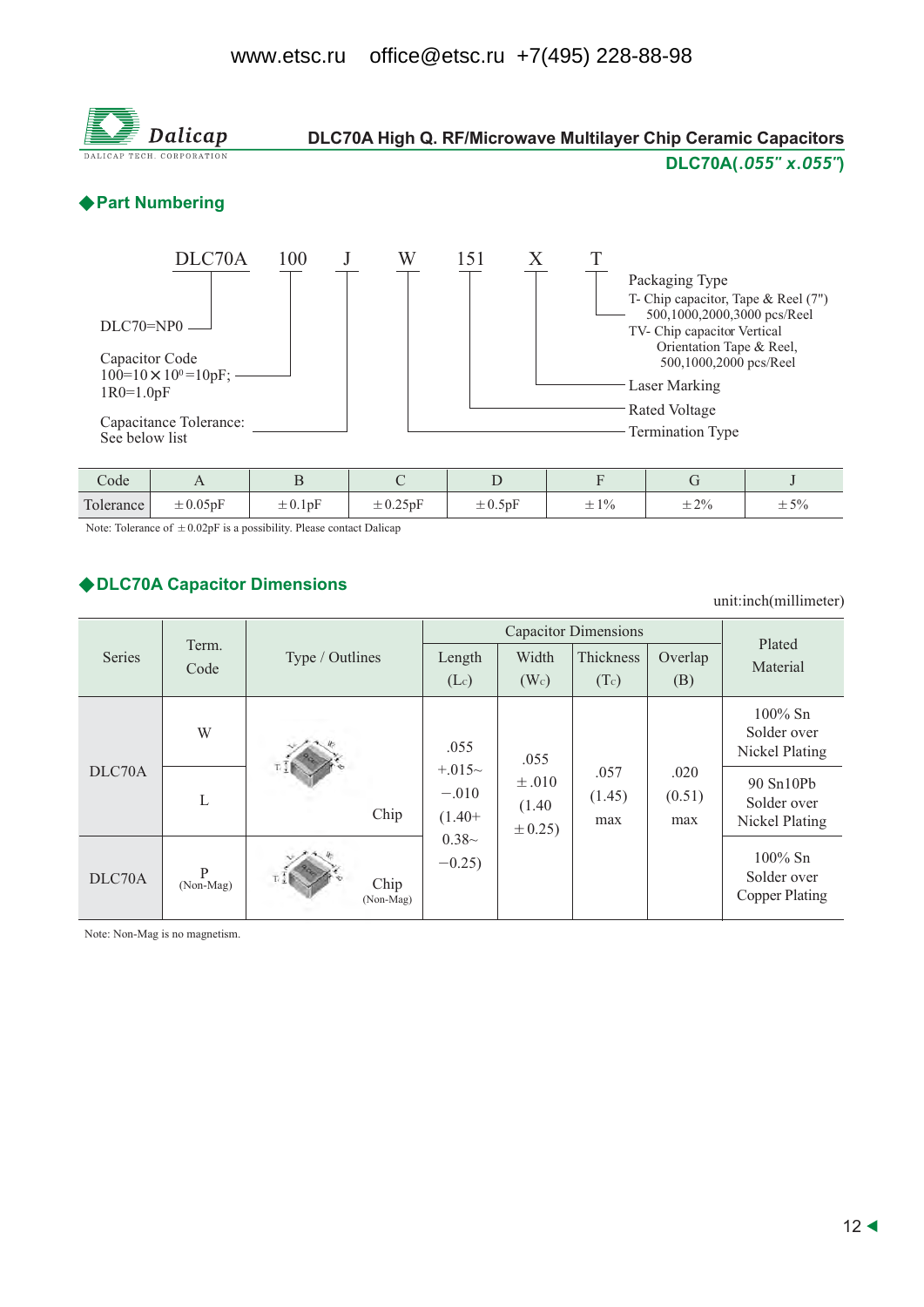

# DLC70A High Q. RF/Microwave Multilayer Chip Ceramic Capacitors DLC70A(.055" x.055")

## ◆ Performance

| Item                                  | Specifications                                                                                                               |
|---------------------------------------|------------------------------------------------------------------------------------------------------------------------------|
| Quality Factor (Q)                    | greater than 10,000 at 1 MHz                                                                                                 |
| Insulation Resistance (IR)            | 10 <sup>5</sup> Megohms min. @ +25 <sup>°</sup> C at rated WVDC.<br>10 <sup>4</sup> Megohms min. $@ + 125$ °C at rated WVDC. |
| Rated Voltage                         | See Rated Voltage Table                                                                                                      |
| Dielectric Withstanding Voltage (DWV) | 250% of Rated Voltage for 5 seconds.                                                                                         |
| <b>Operating Temperature Range</b>    | $-55^{\circ}$ C to +200 °C                                                                                                   |
| Temperature Coefficient (TC)          | $0 \pm 30$ ppm/°C (-55°C to +175°C)                                                                                          |
| Capacitance Drift                     | $\pm$ 0.02% or $\pm$ 0.02pF, whichever is greater.                                                                           |
| Piezoelectric Effects                 | None                                                                                                                         |
| <b>Termination Type</b>               | See Termination Type Table                                                                                                   |

Capacitors are designed and manufactured to meet the requirements of MIL-PRF-55681 and MIL-PRF-123.

## ◆ Environmental Tests

| Item                           | Specifications                                                                                                                                 | Method                                                                                                                                                                                                                 |  |  |  |  |  |
|--------------------------------|------------------------------------------------------------------------------------------------------------------------------------------------|------------------------------------------------------------------------------------------------------------------------------------------------------------------------------------------------------------------------|--|--|--|--|--|
| <b>Thermal</b><br><b>Shock</b> | DWV: the initial value<br>IR: Shall not be less than $30\%$<br>of the initial value<br>Capacitance change:                                     | MIL-STD-202, Method 107, Condition A.<br>At the maximum rated temperature( $-55^{\circ}$ C and $200^{\circ}$ C) stay 30<br>minutes. The time of removing shall not be more than 3 minutes.<br>Perform the five cycles. |  |  |  |  |  |
| Moisture<br>Resistance         | no more than 0.5% or 0.5pF,<br>whichever is greater.                                                                                           | MIL-STD-202, Method 106.                                                                                                                                                                                               |  |  |  |  |  |
| Humidity<br>(steady state)     | DWV: the initial value<br>IR: the initial value<br>Capacitance change:<br>no more than 0.3% or 0.3pF,<br>whichever is greater.                 | MIL-STD-202, Method 103, Condition A, with 1.5 Volts D.C.<br>applied while subjected to an environment of 85°C with 85% relative<br>humidity for 240 hours minimum.                                                    |  |  |  |  |  |
| Life                           | IR: Shall not be less than $30\%$<br>of the initial value<br>Capacitance change:<br>no more than $2.0\%$ or $0.5pF$ ,<br>whichever is greater. | MIL-STD-202, Method 108, for 2000 hours, at $200^{\circ}$ C.<br>200% Rated voltage D.C. applies                                                                                                                        |  |  |  |  |  |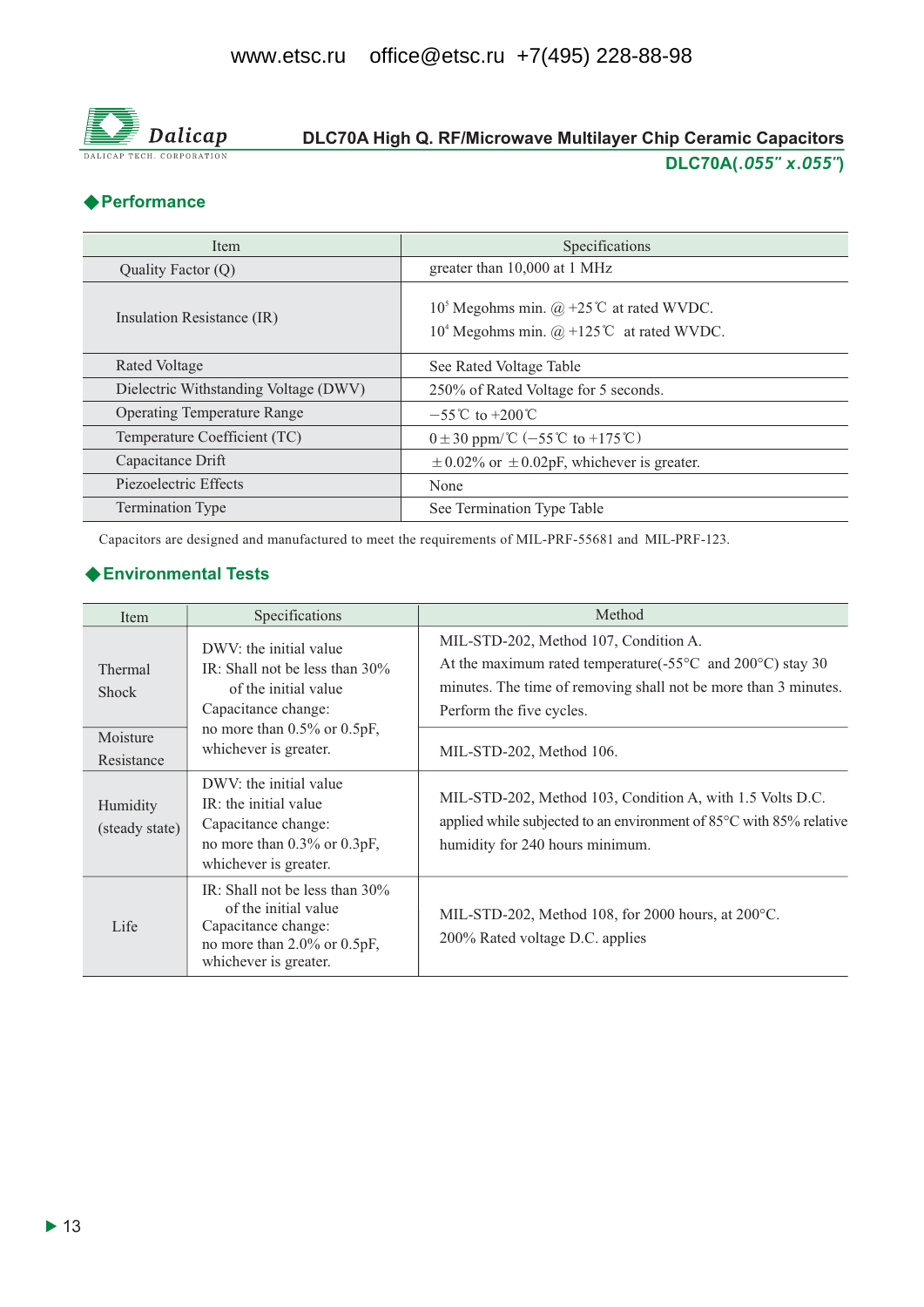

# DLC70A High Q. RF/Microwave Multilayer Chip Ceramic Capacitors

#### DLC70A(.055" x.055")

#### ◆DLC70A Performance Curve

## **ESR** vs Capacitance



#### **ESR** vs Capacitance



#### **DLC70A Horizontal First** Series Resonance(FSRs)





#### Q vs Capacitance



#### **Definitions and Measurement Conditions**

For a capacitor in a series configuration, i.e., mounted across a gap in a microstrip trace, with 50-Ohm source and termination resistances, the First Series Resonance, FSR, is defined as the lowest frequency at which the imaginary part of the input impedance, Im[Zin], equals zero when reference planes are at the sample edges. The FSR shall be considered as undefined (gap in plot above) if, over the measured or model-validated frequency range: (a) Im[Zin] never reaches zero; or, (b) at frequencies lower than that at which  $Im[Zin] = 0$ ,  $Im[Zin]$  is not monotonic with frequency and/or the real part of the input impedance, Re[Zin], deviates more than once from montonicity.

FSR is dependent on internal capacitor structure; substrate thickness and dielectric constant; capacitor orientation, as defined above; and mounting pad dimensions. The measurement conditions are: substrate -- Rogers RO4350; substrate dielectric constant = 3.66; horizontal mount substrate thickness (mils) = 25; gap in microstrip trace (mils) = 15; horizontal mount microstrip trace width (mils) = 55. Reference planes at sample edges.

All data has been derived from electrical models created by Modelithics, Inc., a specialty vendor contracted by Dalicap. The models are derived from measurements on a large number of parts disposed on several different substrates.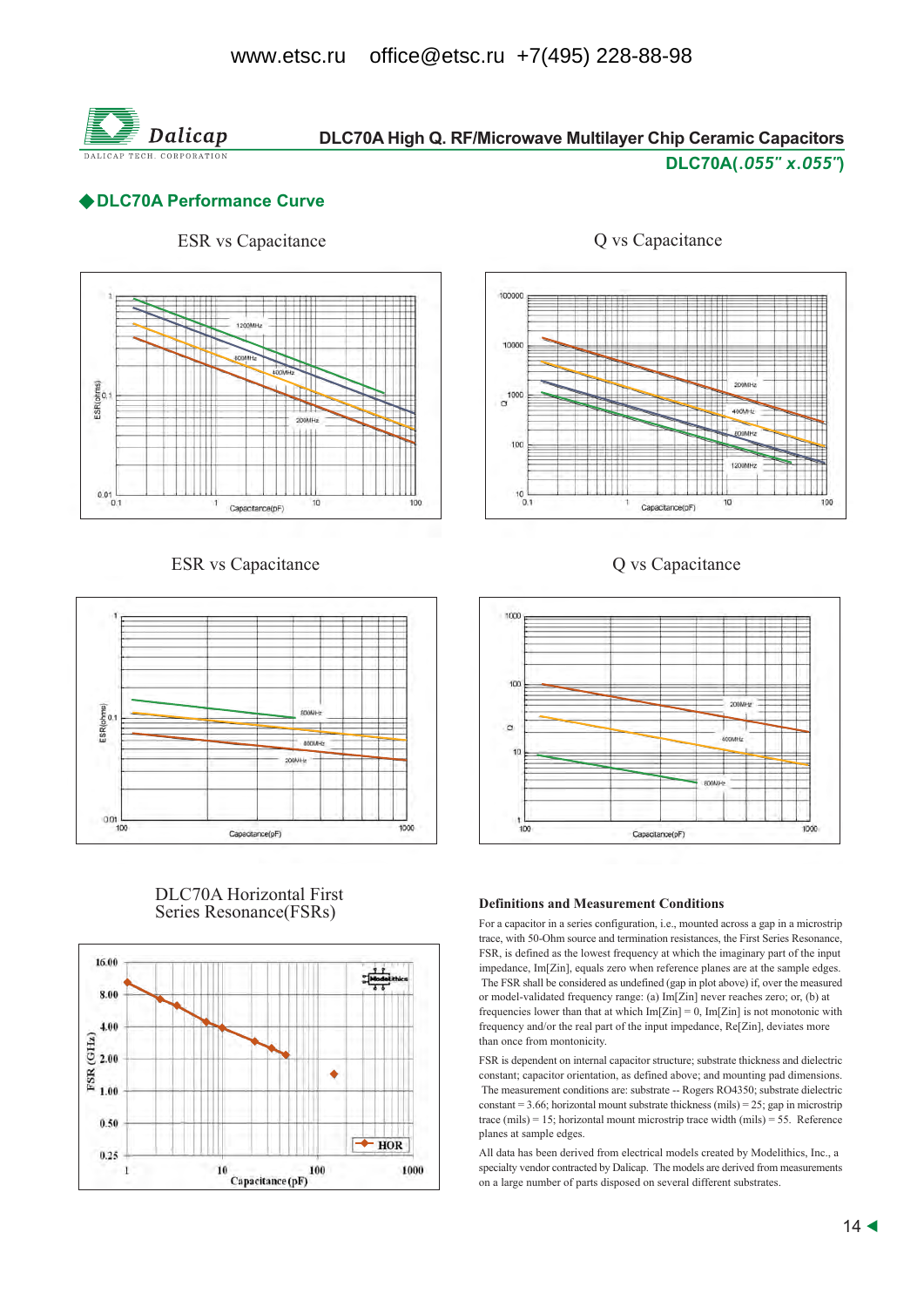

## DLC70A High Q. RF/Microwave Multilayer Chip Ceramic Capacitors DLC70A(.055" x.055")

#### ◆DLC70A Performance Curve



**DLC70A Horizontal First** 

#### **Current Rating vs Capacitance**



The current depends on voltage limited:

$$
I = \frac{\sqrt{2}}{2} I_{peak} = \frac{\sqrt{2}}{2} \times \frac{V_{rand}}{X_C} = \sqrt{2} \pi \text{FCV}_{rad}
$$

The current depends on power dissipation limited:  $l =$ 

## Tape & Reel Specifications

#### Definitions and Measurement conditions.

For a capacitor in a series configuration, i.e., mounted across a gap in a microstrip trace, with 50-Ohm source and termination resistances, the First Parallel Resonance, FPR, is defined as the lowest frequency at which a suckout or notch appears in [S21]. It is generally independent of substrate thickness or dielectric constant, but does depend on capacitor orientation. A horizontal orientation means the capacitor electrode planes are parallel to the plane of the substrate; a vertical orientation means the electrode planes are perpendicular to the substrate.

The measurement conditions are: substrate -- Rogers RO4350; substrate dielectric constant = 3.66; horizontal mount substrate thickness (mils) = 25; gap in microstrip trace (mils) = 15; horizontal mount microstrip trace width (mils) = 55. Reference planes at sample edges.

All data has been derived from electrical models created by Modelithics, Inc., a specialty vendor contracted by Dalicap. The models are derived from measurements on a large number of parts disposed on several different substrates.

#### **Current Rating vs Capacitance**



Note: If the thermal resistance of mounting surface is  $40^{\circ}$ C/W. then a power dissipation of 1.5 W will result in the current limited we can calculate the current limit

$$
\text{ed:} \qquad I = \sqrt{\frac{P_{\text{downman}}}{ESR}}
$$

| Orientation | EIA  | A <sub>0</sub> | $\overline{\mathrm{B}0}$ | $_{\rm K0}$ | W     | P <sub>0</sub> | P <sub>1</sub> |      | $\blacksquare$ | $Qty$ /reel | Tape<br>Material |
|-------------|------|----------------|--------------------------|-------------|-------|----------------|----------------|------|----------------|-------------|------------------|
| Horizontal  | 0505 | 1.38           | .68                      | 0.98        | 8.00  | 4.00           | 4.00           | 0.22 | 3.50           | 3000        | Plastic          |
| Vertical    | 0505 | 1.10           | .60                      | .40         | 12.00 | 4.00           | 4.00           | 0.30 | 5.50           | 2000        | Plastic          |